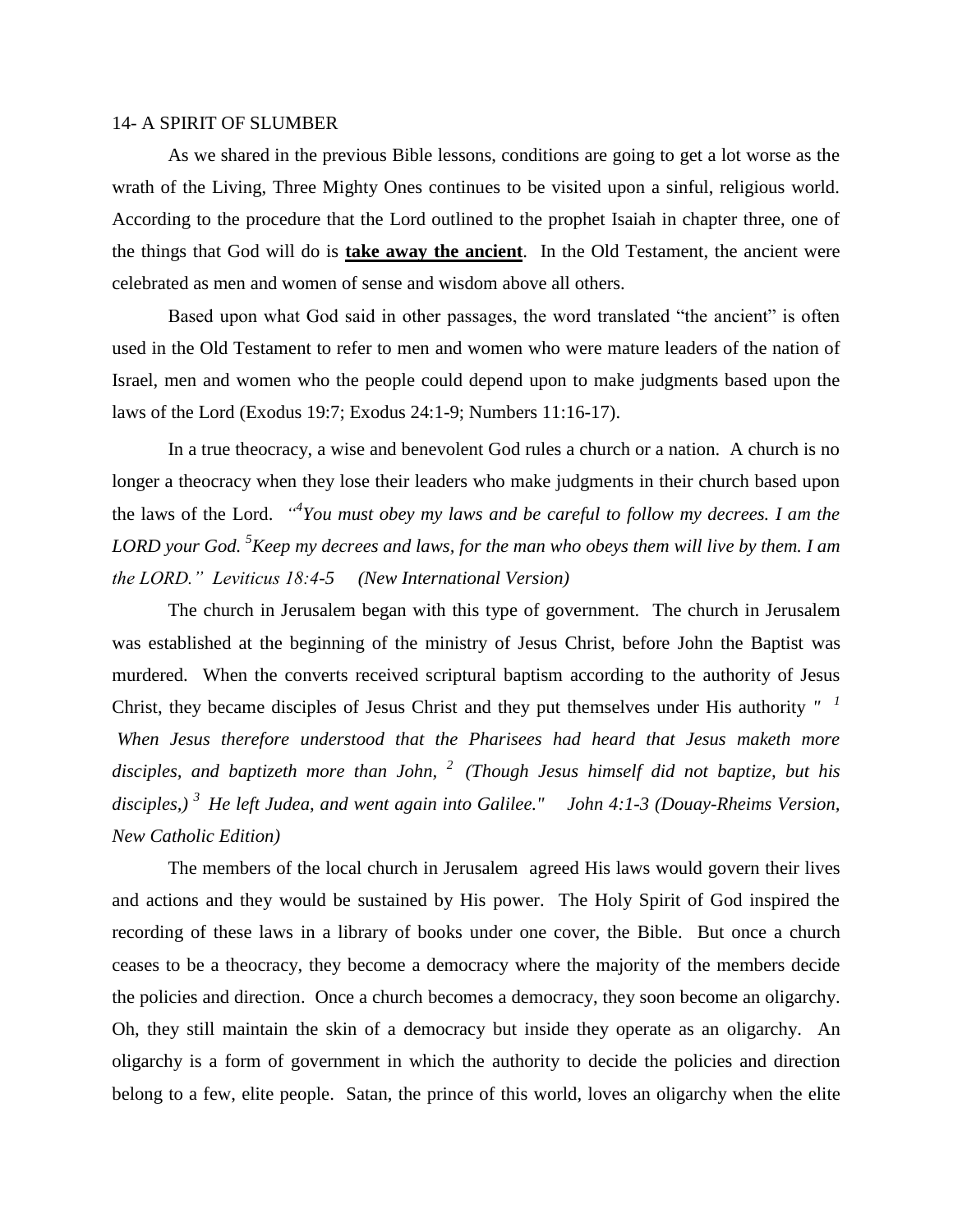group who controls a church or a nation is composed of his children (*the lost- Matthew 13:24- 30*) and the saved who are following his leadership.

Based upon what God said in other passages, the word translated "the ancient" seems to have a reference to being able to (1) **understand** and to (2) **forecast** what was going to happen in the future. **Those who predict false things will replace them.** In the last days the Lord will allow those who replace them to gain control of most of the news media and to gain control of many of the pulpits (Revelation 3:14-22). They will keep repeating messages of false hope until the general population believes everything is getting better, not worse. *" <sup>1</sup>And they continued three years without war between Syria and Israel. <sup>2</sup>And it came to pass in the third year, that Jehoshaphat the king of Judah came down to the king of Israel. <sup>3</sup>And the king of Israel said to his servants, Do ye know that Ramoth in Gilead is ours, and we keep quiet without taking it out of the hand of the king of Syria? <sup>4</sup>And he said to Jehoshaphat, Wilt thou go with me to battle to Ramoth-Gilead? And Jehoshaphat said to the king of Israel, I am as thou, my people as thy people, my horses as thy horses. <sup>5</sup>And Jehoshaphat said to the king of Israel, Inquire, I pray thee, this day of the word of Jehovah. <sup>6</sup>And the king of Israel assembled the prophets, about four hundred men, and said to them, Shall I go against Ramoth-Gilead to battle, or shall I forbear? And they said, Go up, and the Lord will give it into the king's hand. <sup>7</sup>But Jehoshaphat said, Is there not here a prophet of Jehovah besides, that we might inquire of him? <sup>8</sup>And the king of Israel said to Jehoshaphat, There is yet one man by whom we may inquire of Jehovah; but I hate him, for he prophesies no good concerning me, but evil: [it is] Micah the son of Imlah. And Jehoshaphat said, Let not the king say so. <sup>9</sup>Then the king of Israel called a chamberlain, and said, Fetch quickly Micah the son of Imlah. <sup>10</sup>And the king of Israel and Jehoshaphat the king of Judah, having put on their robes, sat each on his throne, in the open place at the entrance of the gate of Samaria; and all the prophets prophesied before them. <sup>11</sup>And Zedekiah the son of Chenaanah made for himself horns of iron, and he said, Thus saith Jehovah: With these shalt thou push the Syrians, until thou have exterminated them. <sup>12</sup>And all the prophets prophesied so, saying, Go up to Ramoth-Gilead, and prosper; for Jehovah will give it into the king's hand. <sup>13</sup> And the messenger that went to call Micah spoke to him saying, Behold now, the words of the prophets [declare] good to the king with one assent: let thy word, I pray thee, be like the word of one of them, and speak good. <sup>14</sup>And Micah said, As Jehovah liveth, even what Jehovah shall say to me, that will I speak. <sup>15</sup>And he came to the king. And the king said to him, Micah, shall we go*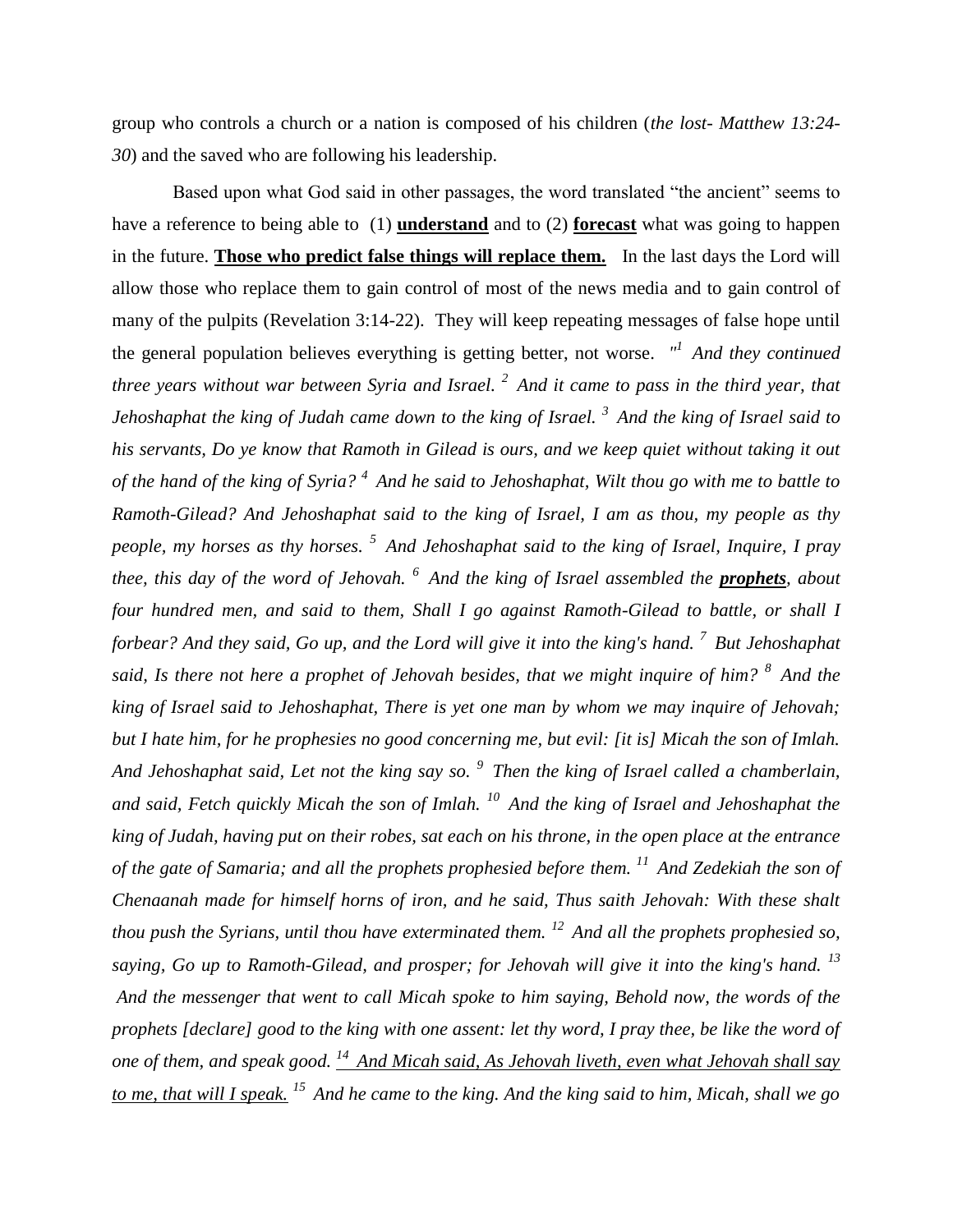*against Ramoth-Gilead to battle, or shall we forbear? And he said to him, Go up, and prosper; for Jehovah will give it into the hand of the king. <sup>16</sup>And the king said to him, How many times shall I adjure thee that thou tell me nothing but truth in the name of Jehovah? <sup>17</sup>And he said, I saw all Israel scattered upon the mountains, as sheep that have no shepherd. And Jehovah said, These have no master: let them return every man to his house in peace.* <sup>18</sup> And the king of Israel *said to Jehoshaphat, Did I not tell thee that he prophesies no good concerning me, but evil?* 

*<sup>19</sup>And he said, Hear therefore the word of Jehovah: I saw Jehovah sitting upon his throne, and all the host of heaven standing by him, on his right hand and on his left; <sup>20</sup>and Jehovah said, Who shall entice Ahab that he may go up and fall at Ramoth-Gilead? And one said after this manner, and another said after that manner. <sup>21</sup>And there came forth a spirit, and stood before Jehovah, and said, I will entice him. <sup>22</sup>And Jehovah said unto him, Wherewith? And he said, I will go forth, and will be a lying spirit in the mouth of all his prophets. And he said, Thou shalt entice [him], and also succeed: go forth, and do so.* <sup>23</sup> And now, behold, Jehovah *has put a lying spirit in the mouth of all these thy prophets, and Jehovah has spoken evil concerning thee. <sup>24</sup>Then Zedekiah the son of Chenaanah went near, and smote Micah upon the cheek, and said, Where now went the Spirit of Jehovah from me to speak to thee? <sup>25</sup>And Micah said, Behold, thou shalt see on that day when thou shalt go from chamber to chamber to hide thyself. <sup>26</sup>And the king of Israel said, Take Micah and carry him back to Amon the governor of the city, and to Joash the king's son; <sup>27</sup>and thou shalt say, Thus says the king: Put this [man] in the prison, and feed him with bread of affliction and with water of affliction, until I come in peace. <sup>28</sup>And Micah said, If thou return at all in peace, Jehovah has not spoken by me. And he said, Hearken, O peoples, all of you!*

*<sup>29</sup>And the king of Israel and Jehoshaphat the king of Judah went up to Ramoth-Gilead. <sup>30</sup>And the king of Israel said to Jehoshaphat, I will disguise myself, and will enter into the battle; but put thou on thy robes. And the king of Israel disguised himself, and went into the battle. <sup>31</sup>And the king of Syria commanded the thirty-two captains of his chariots saying, Fight neither with small nor great, but with the king of Israel only. <sup>32</sup>And it came to pass when the captains of the chariots saw Jehoshaphat, that they said, Surely that is the king of Israel; and they turned against him to fight; and Jehoshaphat cried out. <sup>33</sup>And it came to pass that when the captains of the chariots perceived that it was not the king of Israel, they turned back from pursuing him. <sup>34</sup>And a man drew a bow at a venture, and smote the king of Israel between the*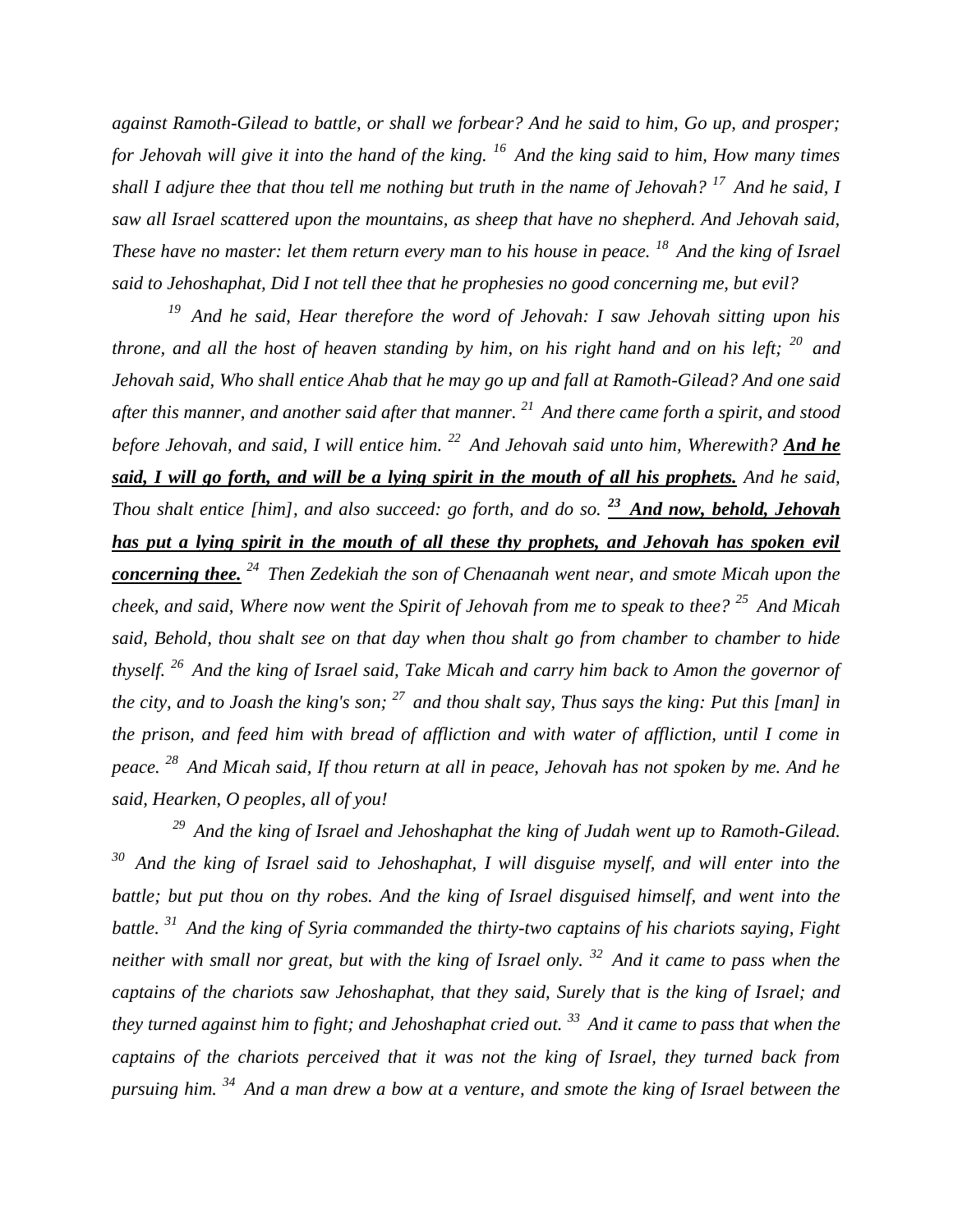*fastenings and the corslet. And he said to his charioteer, Turn thy hand, and drive me out of the camp; for I am wounded. <sup>35</sup>And the battle increased that day; and the king was stayed up in his chariot against the Syrians, and he died at even; and the blood of the wound ran out into the hollow of the chariot. <sup>36</sup>And there went the cry throughout the host at the going down of the sun, saying, Every man to his city, and every man to his own country! <sup>37</sup>And the king died, and was brought to Samaria; and they buried the king in Samaria. <sup>38</sup>And one washed the chariot in the pool of Samaria; and the dogs licked his blood, where the harlots bathed: according to the word of Jehovah, which he had spoken." (Darby's Translation)*

Again, the Lord will allow those who replace **the ancient** to gain control of most of the news media and many of the pulpits. They will keep repeating messages of false hope until the general population believes everything is getting better, not worse. Because of this, the people will wander as sheep oppressed for lack of a shepherd. When the Lord brings chastisement upon that nation or upon that church, the citizens of the nation or the members of that church will not have a clue why these things are happening to them because, up to that point, they had been kept in the dark like mushrooms. Most of the people in this world will find themselves destitute, fearful, disorientated and without any hope. It is at that time that God the Father instructs His Son to come back and get His children. The saved will be caught up and removed from this earth.

Suddenly, faster than a speeding bullet, more powerful than a moving locomotive, super hero, the Antichrist, will arrive on the scene from the Middle East to save the world from chaos and doom. Because most of the people have no other hope, they will quickly associate themselves with the Antichrist and receive any identification that he demands. Please remember that the majority of people are already becoming dependent upon their government to take care of them. Yes, it is a bitter pill for us to swallow but we need to admit that the majority of the adults in the United States are already receiving a check of some sort or other from the United States government. Some might say that the check they receive was a return on the monies they sent to the government over many years in the past. But the point is, that the life style of the majority of the adults in the United States, in the year 2019, is **dependent** upon receiving a check from the government in one form or another. Whoever controls the "purse strings" will eventually have the ability to control the mindset of the majority of the those who are **dependent** upon them. We can see that in the welfare system we allowed the government to set up. Yes,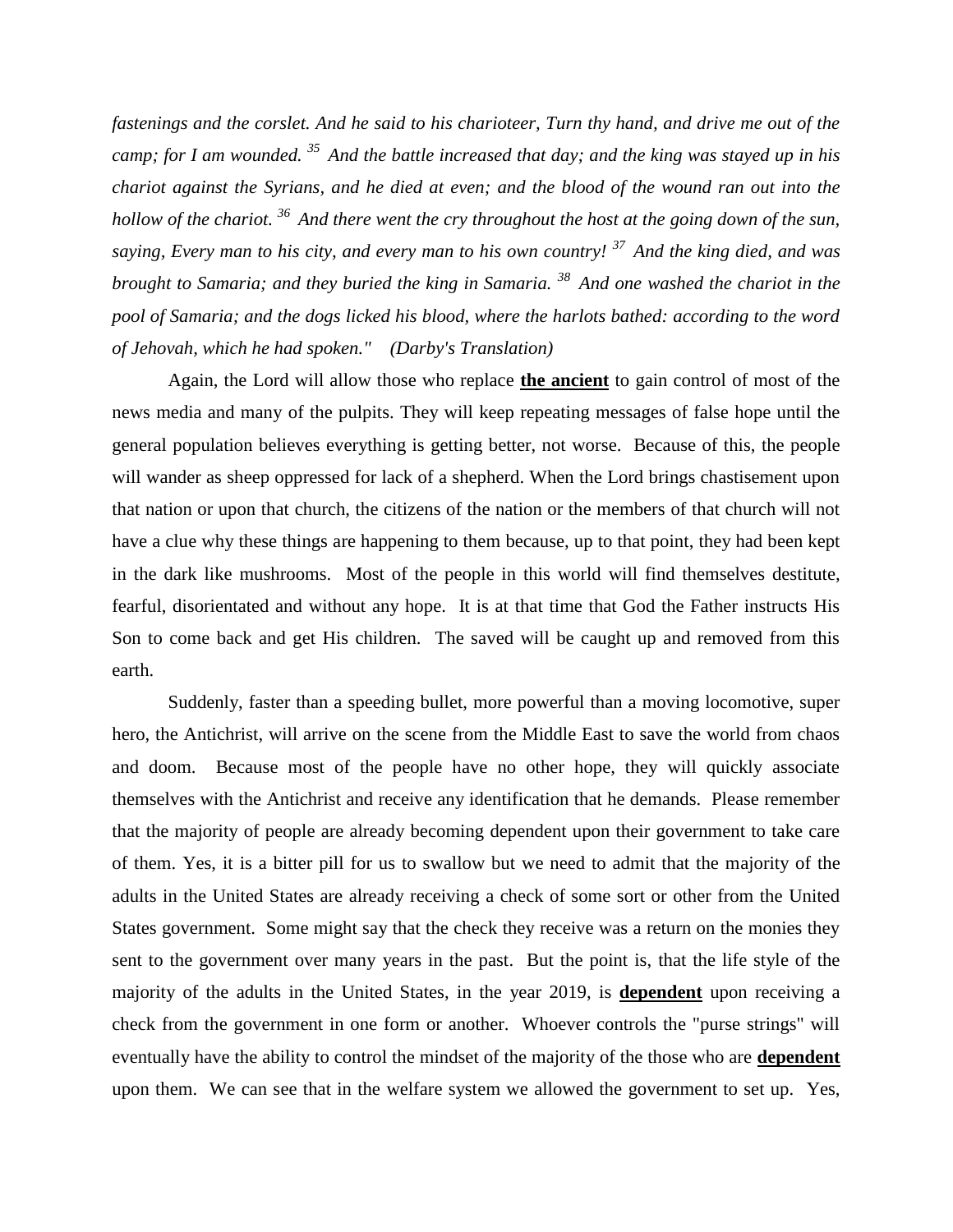while we were sleeping and seeking the things this present world has to offer instead of the things of the Kingdom of God, Satan has cleverly advanced his plan to prepare this world for the acceptance of the Antichrist he plans to project upon the scene, as soon as he is able. At times things may seem to improve but please remember that Satan's operating plan is one step backward, two steps forward until he reaches his ultimate goal.

When the Antichrist is projected upon the scene, the people of this world will so involved in their "daily living", that the majority of them will be caught unaware. *" <sup>32</sup>"Now learn a lesson from the fig tree. When its branches bud and its leaves begin to sprout, you know that summer is near. <sup>33</sup>In the same way, when you see all these things, you can know His return is very near, right at the door. <sup>34</sup>I tell you the truth, this generation will not pass from the scene until all these things take place. <sup>35</sup>Heaven and earth will disappear, but my words will never disappear. <sup>36</sup> "However, no one knows the day or hour when these things will happen, not even the angels in heaven or the Son himself. Only the Father knows. <sup>37</sup>"When the Son of Man returns, it will be like it was in Noah's day. <sup>38</sup>In those days before the flood, the people were enjoying banquets and parties and weddings right up to the time Noah entered his boat. <sup>39</sup>People didn't realize*  what was going to happen until the flood came and swept them all away. That is the way it will *be when the Son of Man comes." Matthew 24:32-39 (New Living Translation)*

The main reason most of the people of this world will be unaware of what is happening in the "last days" is that by the time the Lord will come back for His children, the Lord will have given most of the people of this world a spirit of slumber just as He did to the nation of Israel when they would not believe the messages He had sent to them through His prophets.

*" <sup>27</sup>"Now I am very troubled. What should I say? Should I say, 'Father save me from this time of suffering'? No, I came to this time so that I could suffer. <sup>28</sup>Father, do what will bring you glory!" Then a voice came from heaven, "I have already brought glory to myself. I will do it again." <sup>29</sup>The people standing there heard the voice. They said it was thunder. But others said, "An angel spoke to him!" <sup>30</sup>Jesus said, "That voice was for you and not for me. <sup>31</sup>Now is the time for the world to be judged. Now the ruler of this world will be thrown out. <sup>32</sup>I will be lifted up from the earth. When that happens, I will draw all people to myself." <sup>33</sup>Jesus said this to show how he would die. <sup>34</sup>The people said, "But our law says that the Messiah will live forever. So why do you say, 'The Son of Man must be lifted up'? Who is this 'Son of Man'?" <sup>35</sup>Then Jesus said, "The light will be with you for only a short time more. So walk while you have the light.*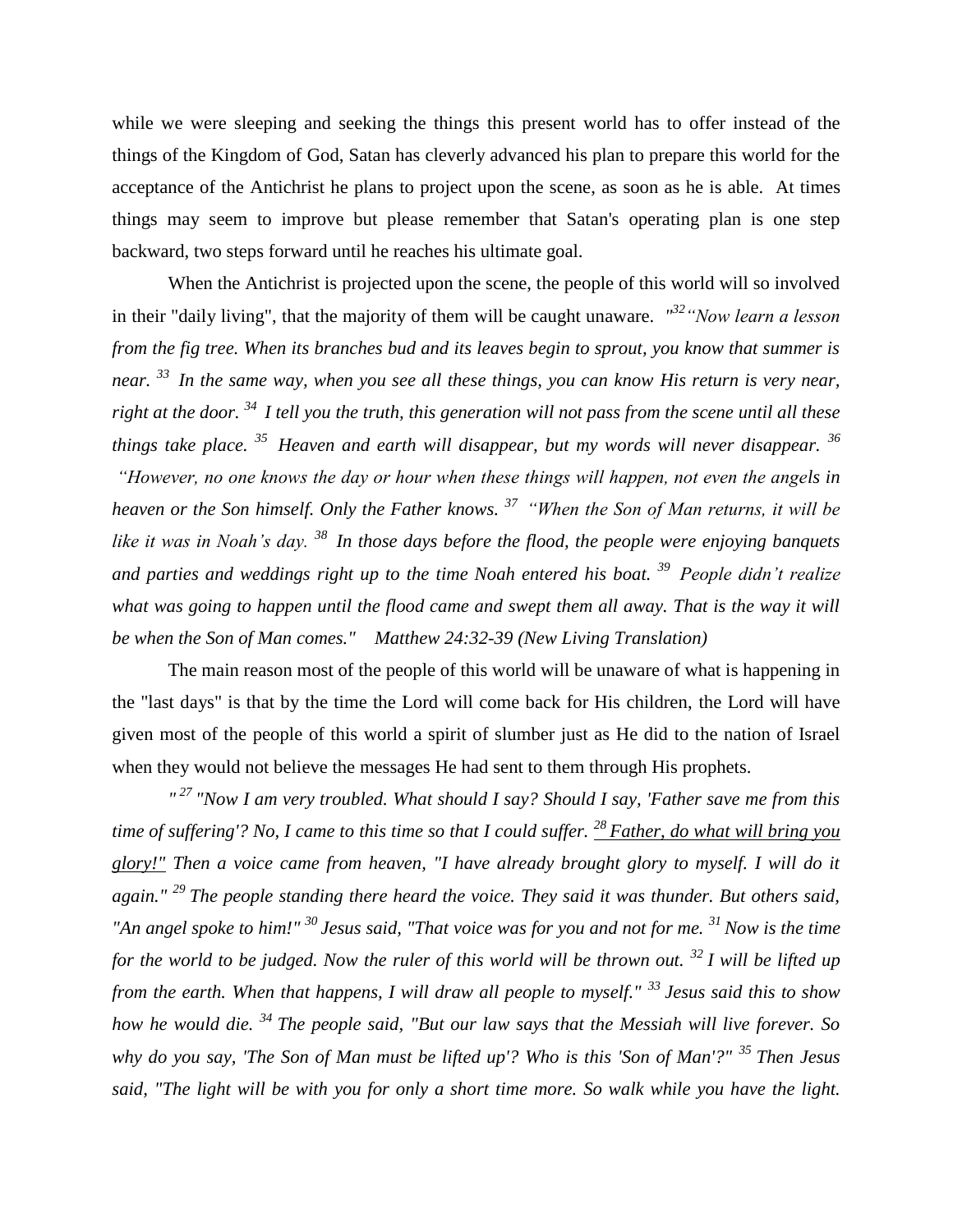*Then the darkness will not catch you. People who walk in the darkness don't know where they are going. <sup>36</sup>So put your trust in the light while you still have it. Then you will be children of light." When Jesus finished saying these things, he went away to a place where the people could not find him.*

*<sup>37</sup>The people saw all these miraculous signs Jesus did, but they still did not believe in him. <sup>38</sup>This was to give full meaning to what Isaiah the prophet said: "Lord, who believed what we told them? Who has seen the Lord's power?" <sup>39</sup>This is why the people could not believe. Because Isaiah also said, <sup>40</sup>"God made the people blind. He closed their minds. He did this so that they would not see with their eyes and understand with their minds. He did it so that they would not turn and be healed." John 12:27-40 (Easy-To-Read Version)*

*" <sup>1</sup>Concerning times and seasons, brothers, you have no need for anything to be written to you. <sup>2</sup>For you yourselves know very well that the day of the Lord will come like a thief at night. <sup>3</sup>When people are saying, "Peace and security," then sudden disaster comes upon them, like labor pains upon a pregnant woman, and they will not escape. <sup>4</sup>But you, brothers, are not in darkness, for that day to overtake you like a thief." 1 Thessalonians 5:1-4 (New American Bible-United States Conference of Catholic Bishops)*

*" <sup>1</sup>Brothers and sisters, we have something to say about the coming of our Lord Jesus Christ and the time when we will meet together with him. <sup>2</sup>Do not become easily upset in your thinking or afraid if you hear that the day of the Lord has already come. Someone may say this in a prophecy or in a message or in a letter as if it came from us. <sup>3</sup>Do not let anyone fool you in any way. That day of the Lord will not come until the turning away from God happens and the Man of Evil, who is on his way to hell, appears. <sup>4</sup>He will be against and put himself above anything called God or anything that people worship. And that Man of Evil will even go into God's Temple and sit there and say that he is God. <sup>5</sup>I told you when I was with you that all this would happen. Do you not remember? <sup>6</sup>And now you know what is stopping that Man of Evil so he will appear at the right time. <sup>7</sup>The secret power of evil is already working in the world, but there is one who is stopping that power. And he will continue to stop it until he is taken out of the way. <sup>8</sup>Then that Man of Evil will appear, and the Lord Jesus will kill him with the breath that comes from his mouth and will destroy him with the glory of his coming. <sup>9</sup>The Man of Evil will come by the power of Satan. He will have great power, and he will do many different false miracles, signs, and wonders. <sup>10</sup>He will use every kind of evil to trick those who are lost. They*